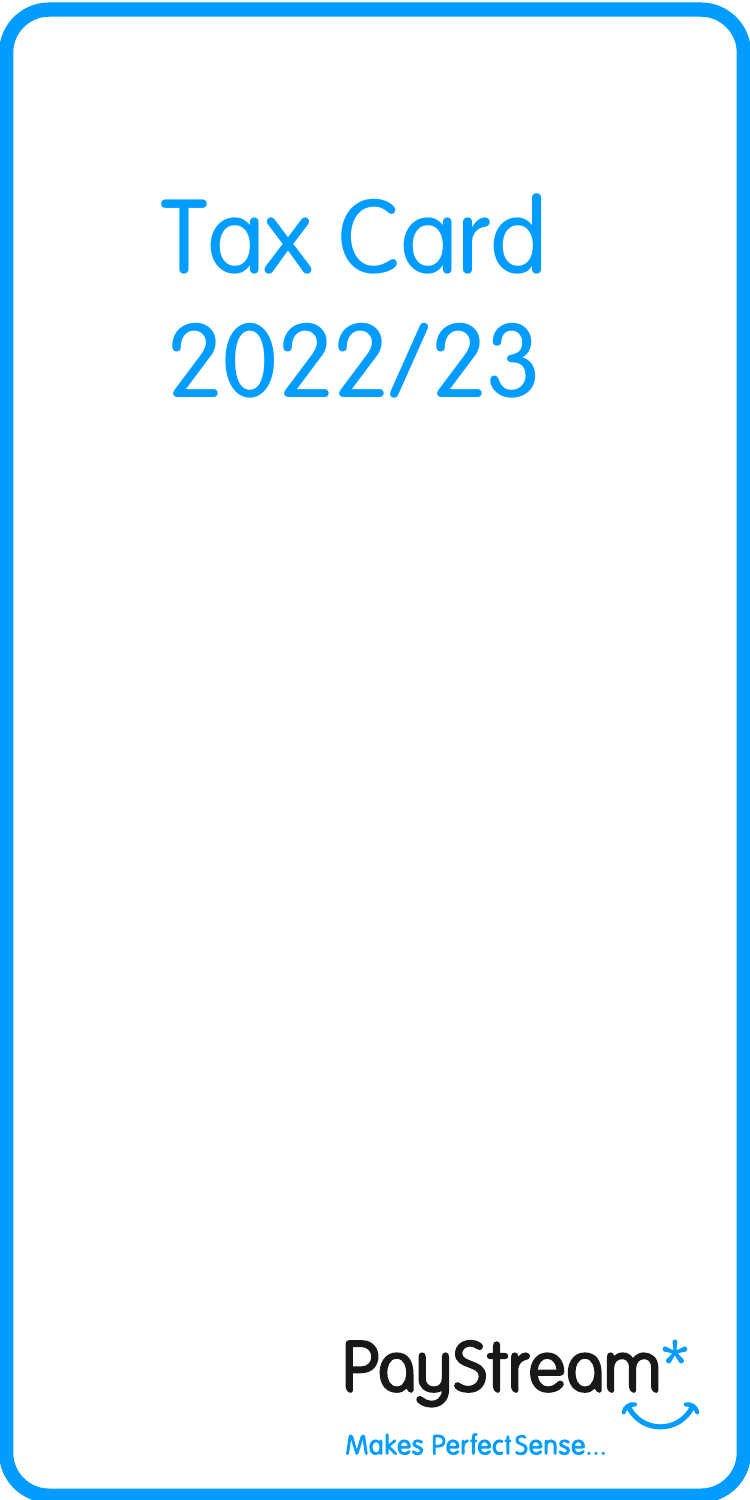# Taxable income bands and tax rates

|                                          | 2022/23          | 2021/22          |
|------------------------------------------|------------------|------------------|
| Startina rate of 0% on<br>savings up to* | £5,000           | £5,000           |
| Basic rate band                          | £37,700          | £37,700          |
| Higher rate band                         | £37.701-£150.000 | £37.701-£150.000 |
| Additional rate band                     | Above £150,000   | Above £150,000   |
| <b>Basic rate</b>                        | 20%              | 20%              |
| Higher rate                              | 40%              | 40%              |
| Additional rate                          | 45%              | 45%              |
| Dividend basic rate                      | 8.75%            | 7.5%             |
| Dividend higher rate                     | 33.75%           | 32.5%            |
| Dividend additional rate                 | 39.35%           | 38.1%            |

\* The starting rate does not apply if taxable income exceeds the starting rate limit.

#### Income tax in Scotland

|                      | 2022/23            |      | 2021/22            |      |
|----------------------|--------------------|------|--------------------|------|
| <b>Band</b>          | Taxable income     | Rate | Taxable income     | Rate |
| Starter rate*        | £12.571 - £14,732  | 19%  | £12.501 - £14.667  | 19%  |
| <b>Basic rate</b>    | £14,733 - £25,688  | 20%  | £14.586 - £25.296  | 20%  |
| Intermediate<br>rate | £25.689 - £43.662  | 21%  | £25.159 - £43.662  | 21%  |
| Higher rate**        | £43.663 - £150.000 | 41%  | £43.663 - £150.000 | 41%  |
| Top rate**           | Above £150,000     | 46%  | Above £150,000     | 46%  |

\* Assumes individual is in receipt of a personal allowance.

\*\* The personal allowance is reduced by £1 for each £2 of income from £100,000 to £125,140.

### Income tax allowances

|                                                 |                          | 2022/23 | 2021/22 |
|-------------------------------------------------|--------------------------|---------|---------|
| Personal allowance*                             |                          | £12,570 | £12,500 |
| Personal                                        | Basic rate taxpayer      | £1,000  | £1,000  |
| savinas                                         | Higher rate taxpayer     | £500    | £500    |
| allowance                                       | Additional rate taxpayer | £0      | £0      |
| Dividend allowance at 0%                        |                          | £2.000  | £2.000  |
| Marriage/Civil Partner transferable allowance** |                          | £1.260  | £1.260  |
| Trading and property allowance***               |                          | £1,000  | £1,000  |
| Rent a room allowance                           |                          | £7.500  | £7.500  |
| Blind person's allowance                        |                          | £2.600  | £2.520  |

\* The personal allowance is reduced by £1 for each £2 of income from £100,000 to £125,140.

\*\* Any unused personal allowance may be transferred to a spouse or civil partner, where the recipient is not liable to higher or additional-rate tax.

\*\*\* Landlords and traders with gross income from each of these sources in excess of £1,000 can deduct the allowance from their gross income as an alternative to claiming expenses.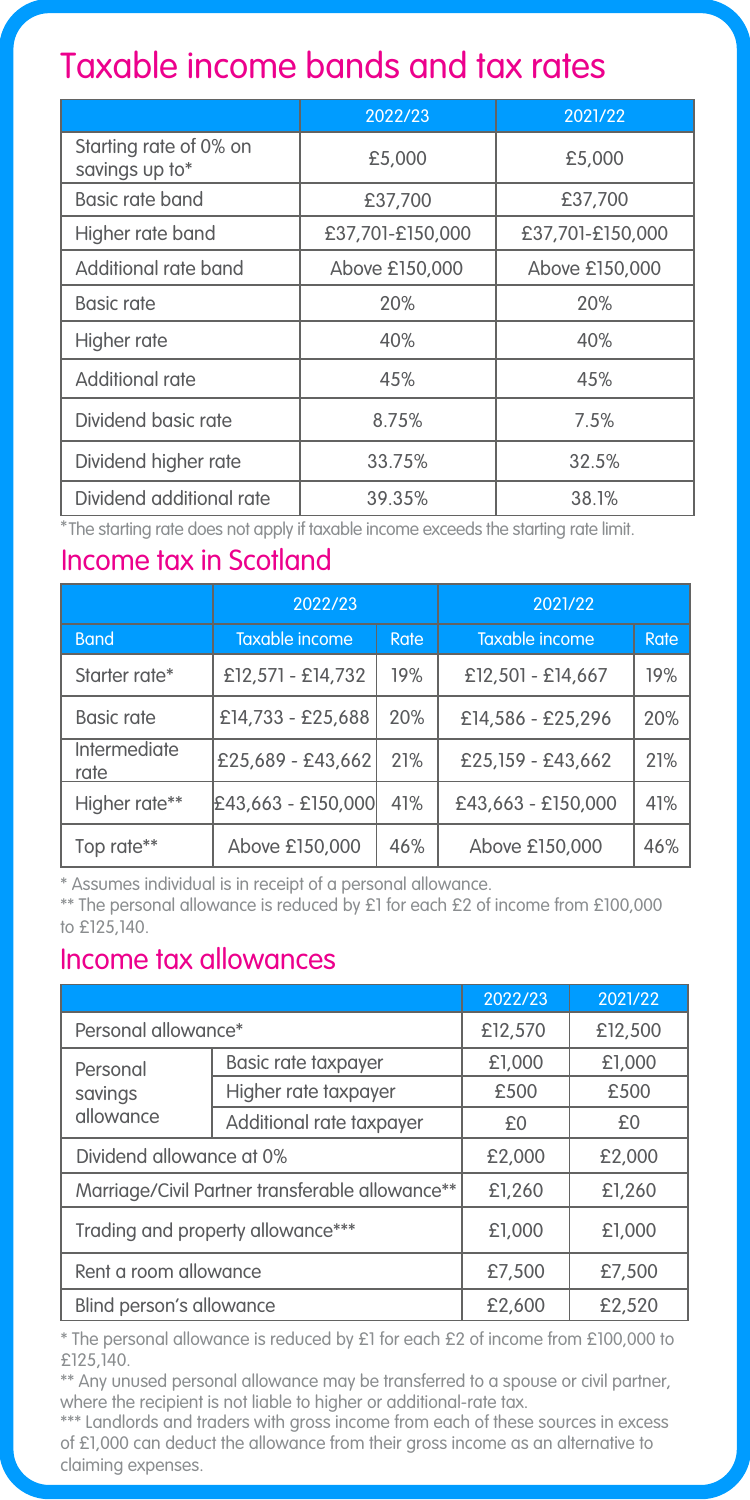## Vehicle and fuel benefits-in-kind

The taxable benefit-in-kind is calculated as a percentage of the car's UK list price. The percentage depends on the car's CO2 emissions in grams per kilometre (g/km).

| CO <sub>2</sub> emissions (q/km) | Electric range (miles) | Appropriate percentage    |
|----------------------------------|------------------------|---------------------------|
| $\Omega$                         | N/A                    | 2%                        |
| $1 - 50$                         | 130 and over           | 2%                        |
| $1 - 50$                         | 70-129                 | 5%                        |
| $1 - 50$                         | $40 - 69$              | 8%                        |
| $1 - 50$                         | $30 - 39$              | 12%                       |
| $1 - 50$                         | Under 30               | 14%                       |
| $51 - 54$                        | N/A                    | 15%                       |
| Over 54                          | N/A                    | +1% every 5q/km up to 37% |

\* Diesel vehicles not meeting the RDE2 standard will be liable to a 4% surcharge, up to a maximum of 37%.

The list price is on the day before first registration, including most accessories and is reduced by any employee's capital contribution (max £5,000) when the car is first made available. Where the cost of all fuel for private use is borne by the employee, the fuel benefit is nil. Otherwise, the fuel benefit is calculated by applying the car benefit percentage to the car fuel benefit multiplier (below).

| Company car fuel             | 2022/23 | 2021/22 |
|------------------------------|---------|---------|
| Care fuel benefit multiplier | £25.300 | £24.600 |
| <b>Company Vans*</b>         |         |         |
| Van benefit charge           | £3.600  | £3.500  |
| Van fuel benefit multiplier  | £688    | £669    |

\*Applies where private use is more than home-to-work travel. Payments by employees for private use may reduce these benefits-in-kind. Zero-emission vans have a benefit value of £0.

### Tax-free mileage allowances

| Cars and Vans. inc.       | First 10,000 business miles | 45p |
|---------------------------|-----------------------------|-----|
| electric vehicles         | Thereafter                  | 25p |
| <b>Motorcycles</b>        | 24p                         |     |
| <b>Bicycle</b>            | 20 <sub>D</sub>             |     |
| <b>Business Passenger</b> | 5 <sub>D</sub>              |     |

The tax-free business mileage allowance rates apply for qualifying business journeys incurred by employees using their own vehicles over the course of the tax year.

For National Insurance purposes, a 45p rate might apply for all business miles incurred by cars and vans.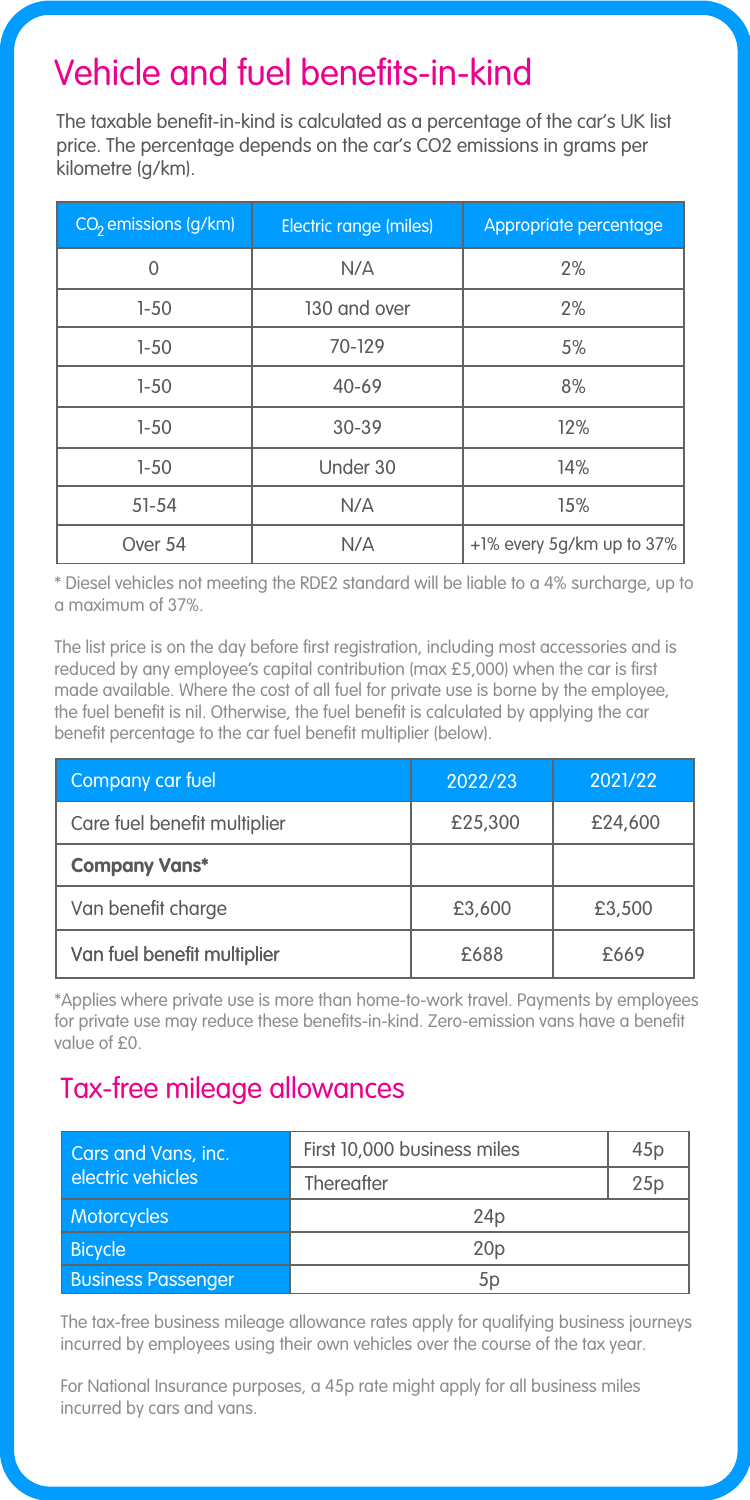## Capital Gains Tax

|                                                                                  |                            | 2022/23 | 2021/22 |
|----------------------------------------------------------------------------------|----------------------------|---------|---------|
|                                                                                  | Individual basic rate      | 10%     | 10%     |
| Main rates                                                                       | Individual over basic rate | 20%     | 20%     |
|                                                                                  | Trusts and estates         | 20%     | 20%     |
| Surcharge - for gains on chargeable residential<br>property and carried interest |                            | 8%      | 8%      |
|                                                                                  | Individuals                | £12,300 | £12.300 |
| Annual exemption                                                                 | Trusts                     | £6.150  | £6.150  |
| <b>Business Asset</b>                                                            | Applicable rate            | 10%     | 10%     |
| <b>Disposal Relief</b>                                                           | Lifetime limit             | £1m     | £1m     |
|                                                                                  | Applicable rate            | 10%     | 10%     |
| Investors' relief                                                                | Lifetime limit             | £10m    | £10m    |

### Inheritance Tax

|                                                                                                               | 2022/23     | 2021/22     |
|---------------------------------------------------------------------------------------------------------------|-------------|-------------|
| Nil-rate band limit*                                                                                          | £325,000    | £325,000    |
| Main residence nil-rate band**                                                                                | £175,000    | £175,000    |
| Combined threshold limit for married<br>couples and civil partners, including main<br>residence nil-rate band | £1m         | £1m         |
| Business property relief and agricultural<br>property relief                                                  | 50% or 100% | 50% or 100% |

\* Up to 100% of any unused part of a deceased person's nil-rate band can be claimed by the surviving spouse/civil partner on their death. This also applies to the main residence nil-rate band, albeit the main residence nil-rate is subject to the taper withdrawal below.

\*\* For estates worth in excess of £2m, a 50% taper withdrawal applies to the excess.

### Tax rates

|                                              | 2022/23 | 2021/22 |
|----------------------------------------------|---------|---------|
| Main rate                                    | 40%     | 40%     |
| Chargeable on lifetime transfers             | 20%     | 20%     |
| Transfers on or within seven years of death* | 40%     | 40%     |
| Reduced rate**                               | 36%     | 36%     |

\*All lifetime transfers not covered by exemptions and made within seven years of death will be added back into the estate for the purposes of calculating the tax payable. This may then be reduced as shown in the table below.

\*\* Applies if 10% or more of net-chargeable estate is left to certain registered charities.

| Years before death | $0 - 3$ |     |     |     |
|--------------------|---------|-----|-----|-----|
| Tax reduced by     | 0%      | 40% | 60% | 80% |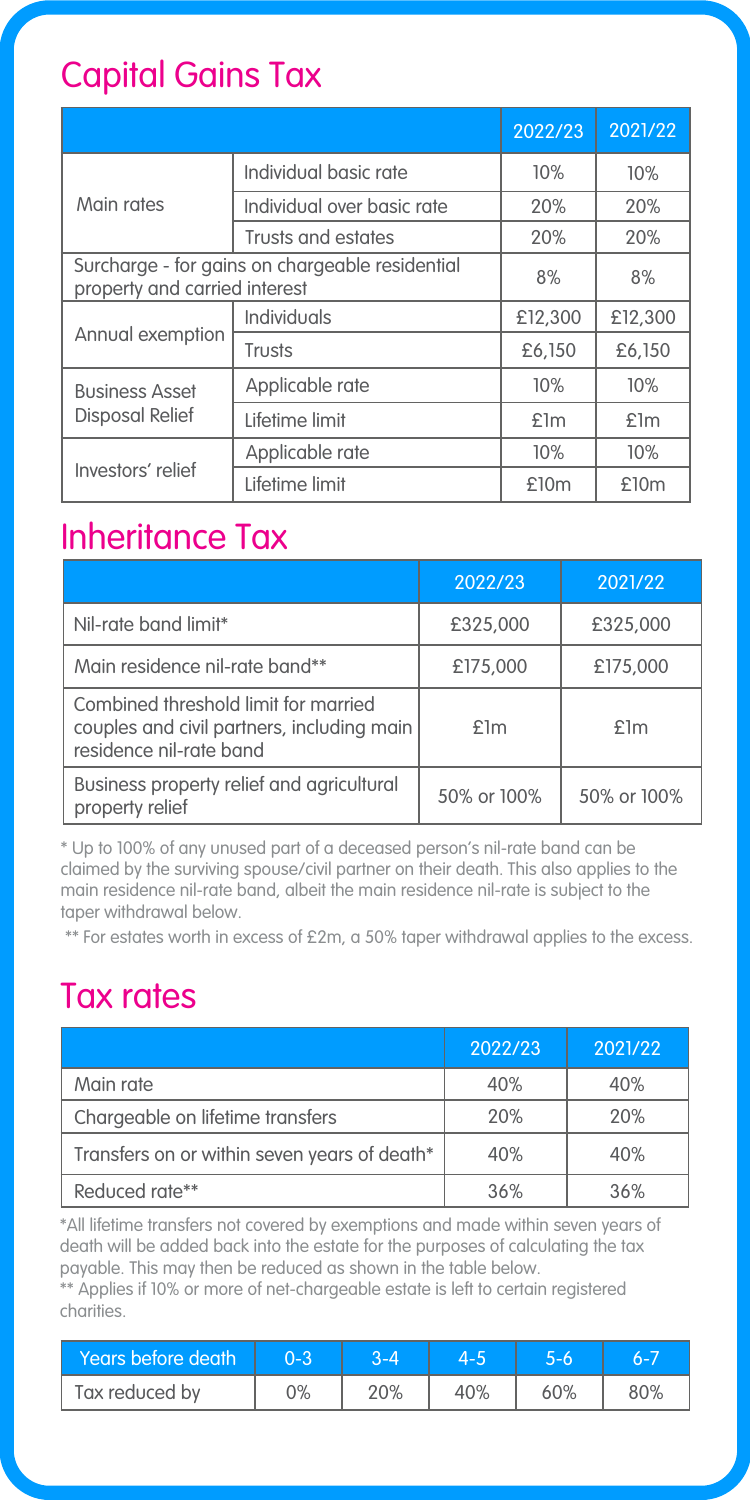# UK Company taxation

| Financial year from 1 April | 2022   | 2021  |
|-----------------------------|--------|-------|
| Corporation tax main rate   | 19%    | 19%   |
| Loan to participators       | 33.75% | 32.5% |
| Diverted profits tax        | 25%    | 25%   |

# Main capital allowances

#### Initial allowances

| Annual investment allowance: on first £1m (excludes cars)*                                        | 100% |
|---------------------------------------------------------------------------------------------------|------|
| Super-deduction: qualifying plant and machinery                                                   | 130% |
| First-year allowance: special rate pool                                                           | 50%  |
| First-year allowance: including, new and unused electric cars<br>and zero-emission goods vehicles | 100% |

\* Applies from 1 January 2019 to 31 March 2023, reverting to £200,000 from 1 April 2023. Transitional rules may apply for chargeable periods spanning these dates.

#### Writing down allowances

| Plant and machinery main-rate expenditure                 |                  | 18%    |
|-----------------------------------------------------------|------------------|--------|
| Plant and machinery special-rate expenditure              |                  | 6%     |
| Cars                                                      | $1-50q/km$       | 18%    |
|                                                           | More than 50q/km | 6%     |
| Structures and buildings allowance - straight-line relief |                  | $3%$ * |

\*An enhanced structure and buildings allowance of 10% is available in qualifying freeport tax sites.

# Value added tax

| From 1 April 2022 | Rate | <b>VAT Fraction</b> |
|-------------------|------|---------------------|
| Standard rate     | 20%  | 1/6                 |
| Reduced rate      | 5%   | 1/21                |

#### Taxable turnover limits

| From 1 April                                          | 2022     | 2021     |
|-------------------------------------------------------|----------|----------|
| Registration (last 12 months or next 30<br>days) over | £85,000  | £85,000  |
| Deregistration (next 12 months) under                 | £83,000  | £83.000  |
| Annual and cash accounting<br>schemes turnover limit  | £1.35m   | £1.35m   |
| Flat-rate scheme turnover limit                       | £150,000 | £150,000 |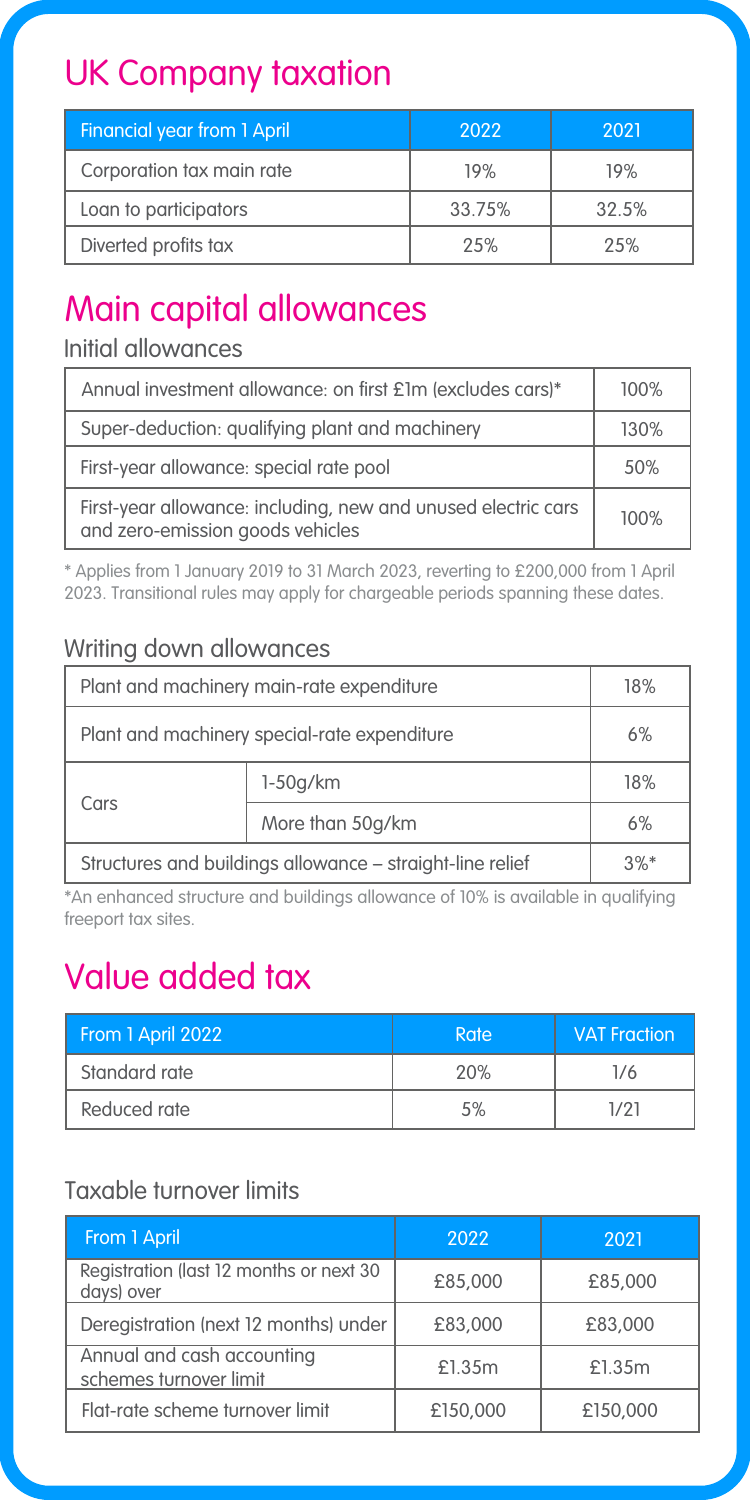# Research and development costs

| <b>Research and Development (R&amp;D)</b>   |       |
|---------------------------------------------|-------|
| Revenue expenditure - SMEs                  | 230%  |
| Capital expenditure - all companies         | 100%  |
| SME company R&D payable credit              | 14.5% |
| Large company R&D expenditure credit (RDEC) | 13%   |

## Tax-efficient investments

| <b>Annual investment limit</b>         | 2022/23            | 2021/22  |
|----------------------------------------|--------------------|----------|
| <b>ISA</b>                             | £20,000            | £20,000  |
| Lifetime ISA*                          | £4.000             | £4.000   |
| Help to buy ISA (existing savers only) | Up to £200 a month |          |
| Junior ISA and child trust fund        | £9,000             | £9,000   |
| Venture capital trust at 30%           | £200,000           | £200,000 |
| Enterprise investment scheme at 30%**  | £1m                | £1m      |
| Seed EIS (SEIS) at 50%                 | £100,000           | £100,000 |
| Social investment tax relief at 30%    | £1m                | £1m      |

\* Reduces ISA limit by amount invested in Lifetime ISA.

\*\* Up to £2m in a knowledge-intensive company.

# Registered Pensions

|                                    | 2022/23                   | 2021/22    |
|------------------------------------|---------------------------|------------|
| Lifetime allowance limit           | £1,073,100                | £1,073,100 |
| Money purchase annual allowance    | £4.000                    | £4.000     |
| Annual allowance limit*            | £40,000                   | £40,000    |
| Minimum age for accessing benefits | 55                        | 55         |
| Maximum tax-free pension lump sum  | 25% of pension fund value |            |

\* Tapered at a rate of 50% of excess income down to £4,000 if threshold income over £200,000 and adjusted income over £240,000. Restrictions can apply based on net-relevant earnings.

Subject to certain conditions, the unused amount of the annual allowance can be carried forward up to three years and used once the current year annual allowance has been fully utilised.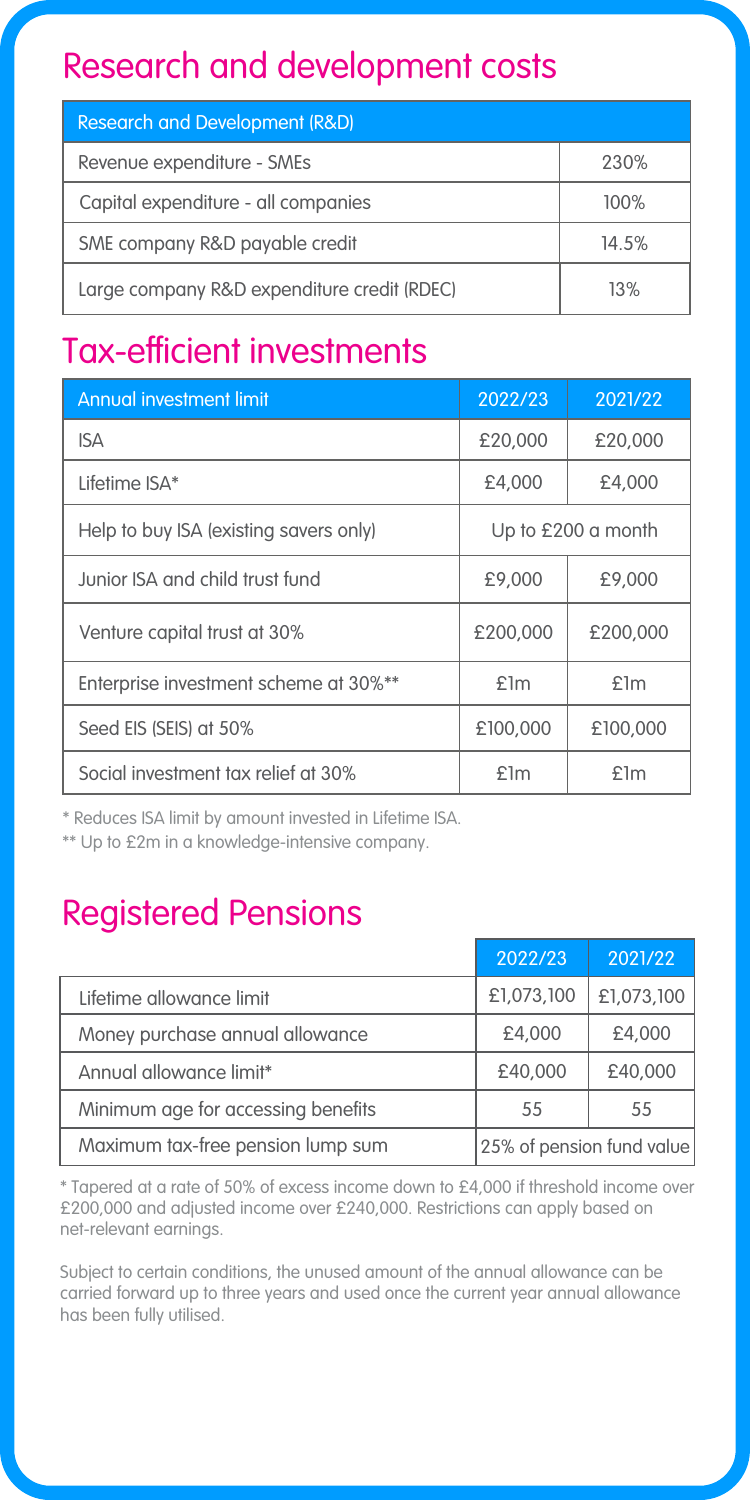# Stamp Duty

| Consideration on shares over £1,000 | 0.5% |
|-------------------------------------|------|
|-------------------------------------|------|

### Property taxes

The incremental rate of tax is only payable on the part of the property price within each band. An additional 3% rate (4% in Scotland) applies to the purchase of additional residential property above £40,000 and all corporate residential properties.

#### England and Northern Ireland: Stamp duty land tax

| On the transfer of residential property* |     | On the transfer of non-residential<br>property |    |
|------------------------------------------|-----|------------------------------------------------|----|
| £0 - £125.000                            | 0%  | £0 - £150,000                                  | 0% |
| £125.001 - £250.000                      | 2%  | £150,001 - £250,000                            | 2% |
| £250.001 - £925.000                      | 5%  | Above £250,000                                 | 5% |
| £925.001 - £1.5m                         | 10% |                                                |    |
| Above £1.5m                              | 12% |                                                |    |

\*First-time buyers pay nothing on the first £300,000 for properties up to £500,000. A 5% rate will also apply between £300,000 and £500,000.

For residential purchases by 'non-natural persons' over £500,000 a rate of 15% applies, subject to certain exclusions.

#### Scotland – land and buildings transaction tax

| On the transfer of residential property* |      | On the transfer of non-residential<br>property |    |
|------------------------------------------|------|------------------------------------------------|----|
| £0 - £145.000                            | 0%   | £0 - £150,000                                  | 0% |
| £145.001 - £250.000                      | 2%   | £150.001 - £250.000                            | 1% |
| £250.001 - £325.000                      | 5%   | Above £250,000                                 | 5% |
| £325.001 - £750.000                      | 10%  |                                                |    |
| $A_{max}$ $C750000$                      | 100/ |                                                |    |

Above £750,000 12%

\*First-time buyers pay nothing on the first £175,000.

#### Wales: Land transaction tax

| On the transfer of residential property* |      | On the transfer of non-residential<br>property |    |
|------------------------------------------|------|------------------------------------------------|----|
| £0 - £180,000                            | 0%   | £0 - £225,000                                  | 0% |
| £180.001 - £250.000                      | 3.5% | £225.001 - £250.000                            | 1% |
| £250.001 - £400.000                      | 5%   | £250.001 - £1m                                 | 5% |
| £400.001 - £750.000                      | 7.5% | Above £1m                                      | 6% |
| £750.001 - £1.5m                         | 10%  |                                                |    |
| Above £1.5m                              | 12%  |                                                |    |

#### Residential property developer tax

On Annual profits in exess of £25m 4%